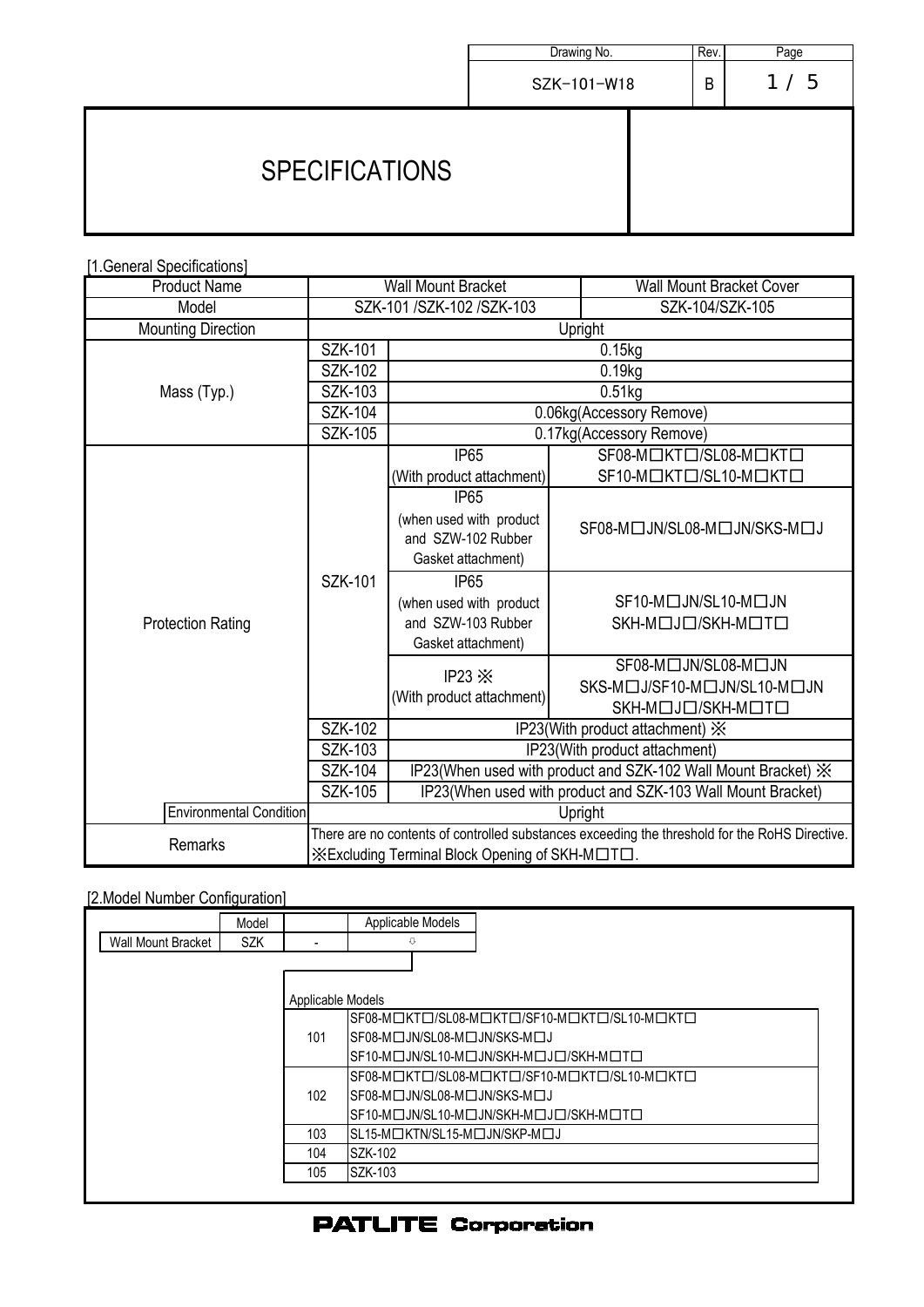| Drawing No.   | Rev. | Page    |
|---------------|------|---------|
| $SZK-101-W18$ |      | 5<br>2/ |

## [3.Outer Dimension Drawing]

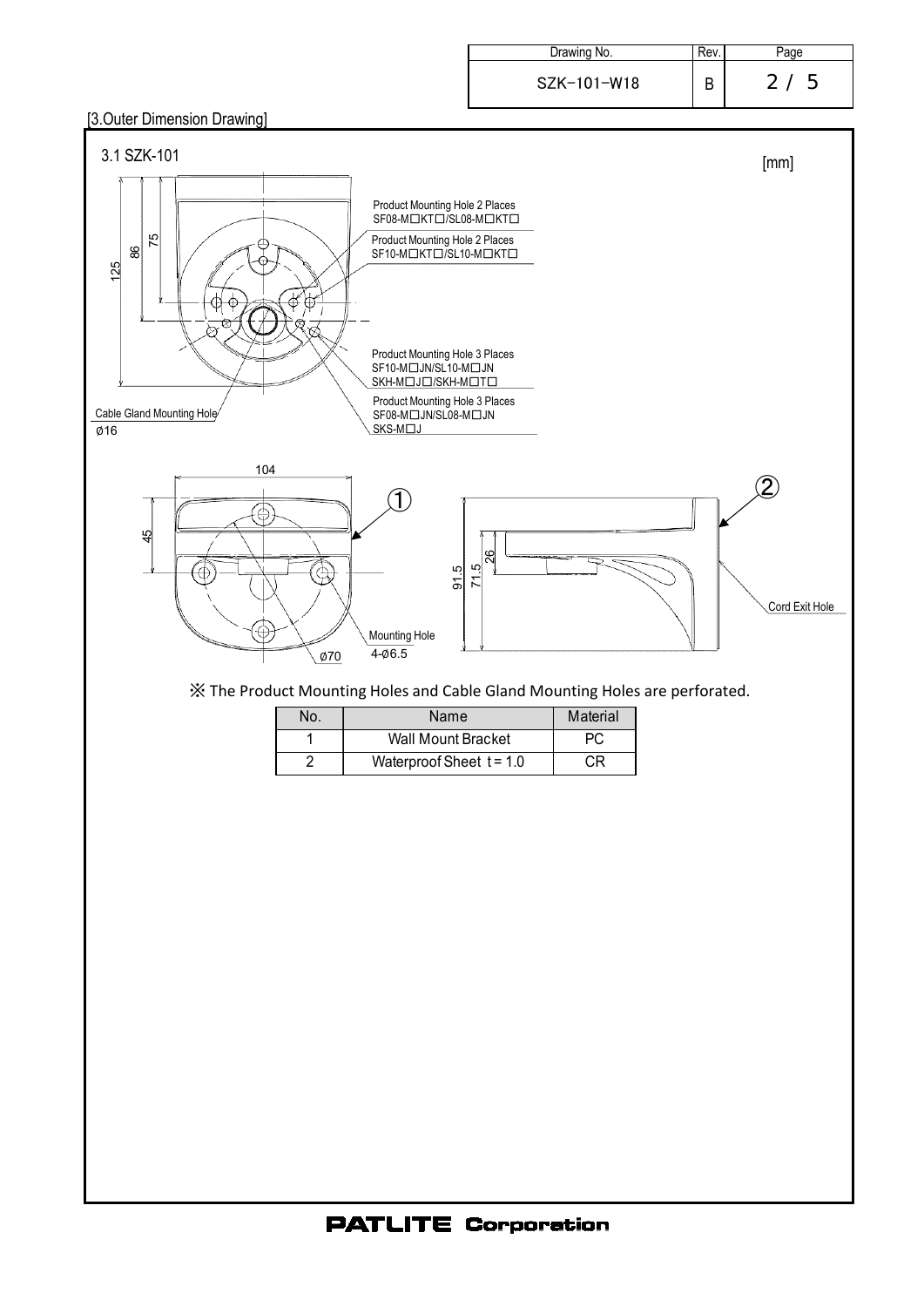| Drawing No. | ⊀ev. | age                 |
|-------------|------|---------------------|
| SZK-101-W18 |      | -3-<br>$\mathbf{b}$ |





## **PATLITE Corporation**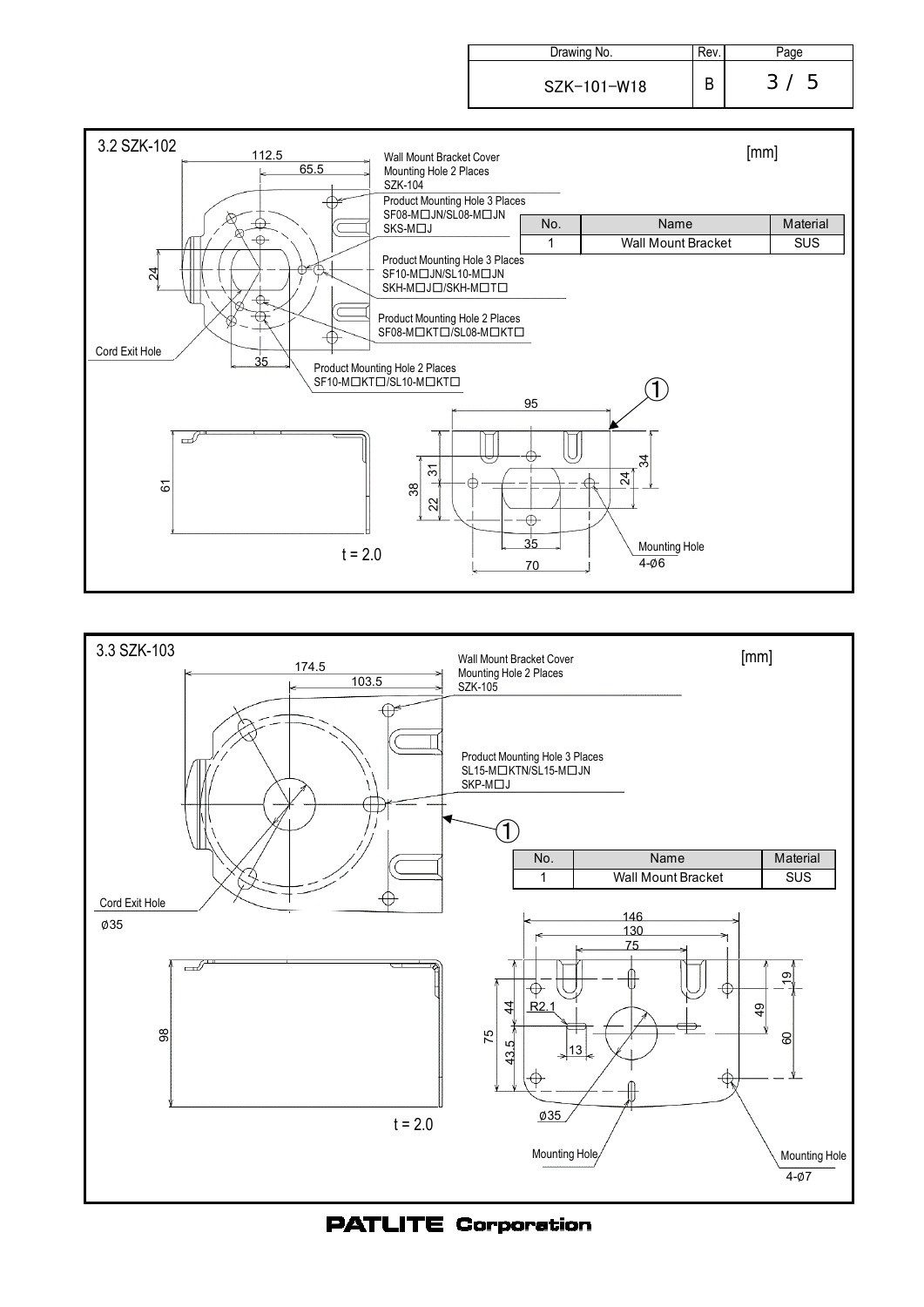| Drawing No. | Rev. | 'aqe                            |
|-------------|------|---------------------------------|
| SZK-101-W18 |      | 4 <sub>1</sub><br>$\mathcal{D}$ |

![](_page_3_Figure_1.jpeg)

![](_page_3_Figure_2.jpeg)